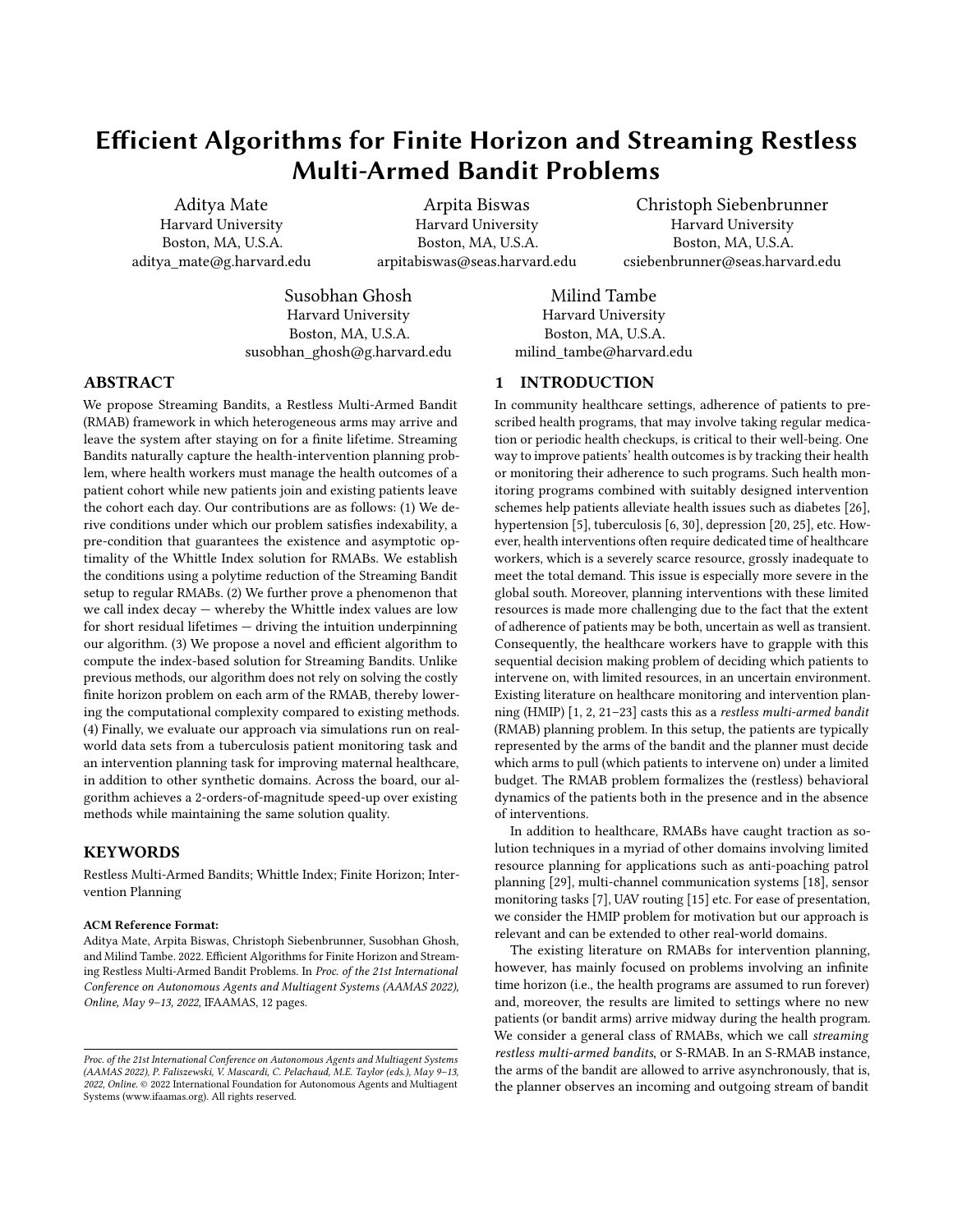arms. The classic RMAB (both with infinite and finite horizon) is a special case of the S-RMAB where all arms appear (leave) at the same time. Additionally, each arm of an S-RMAB is allowed to have its own transition probabilities, capturing the potentially heterogeneous nature of patient cohorts. S-RMABs display a special structure in the presence of streaming arms and a finite horizon, which the existing methods fail to utilize. Our approach exploits this structure to arrive at approaches that perform better in the streaming bandit setting.

A fairly general approach, proposed by [\[29\]](#page-8-10) may be applied even when patients arrive and leave asynchronously after staying for a finite duration. The method allows to approximate the exact solution arbitrarily well, but it is computationally expensive as the number of patients or arms increases. A more recent approach, proposed by [\[21\]](#page-8-8), exploits the structure of the HMIP and is considerably faster, but the method relies on the assumption of an infinite planning horizon. This algorithm suffers a severe deterioration in performance when employed on shorter horizon settings.

Our contribution consists of proposing a new approach, designed for the finite-horizon and asynchronous arrival settings, that achieves a combination of the advantages of existing methods, i.e. high solution quality and low runtime, in those settings. We provide theoretical justifications for the use of Whittle indices in streaming RMABs, as well as for the setup of our algorithms, designed to leverage the structure of the finite horizon and asynchronous cases. We further show that our method also applies to S-RMAB arms exhibiting reverse threshold optimality, while previous methods only applied to settings with forward threshold optimality. We perform experimental evaluations of our algorithms using real-world data from two domains, as well as synthetic and adversarial domains. Our algorithms provide a 2-orders-of-magnitude speed-up compared to existing accurate methods, without loss in performance.

## 2 RELATED WORK

The RMAB problem was introduced by [\[33\]](#page-8-14). The paper studied the RMAB problem with the goal of maximizing the average reward in a dynamic programming framework. Whittle formulated a relaxation of the problem and provided a heuristic called Whittle Index policy. This policy is optimal when the underlying Markov Decision Processes satisfy indexability, which is computationally intensive to verify. Later, [\[28\]](#page-8-15) established that solving RMAB is PSPACE hard, even when the transition rules are known. Since then, specific classes of RMABs have been studied extensively. [\[29\]](#page-8-10) studied the infinite horizon RMAB problem and proposed a binary search based algorithm to find Whittle index policy. However, the algorithm becomes computationally expensive as the number of arms grows. [\[2\]](#page-8-7) models the problem of maximizing health information coverage as an RMAB problem and proposes a hierarchical policy which leverages the structural assumptions of the RMAB model. [\[1\]](#page-8-6) provide a solution for the class of bandits with "controlled restarts" and state-independent policies, possessing the indexability property. [\[21\]](#page-8-8) model a health intervention problem, assuming that the uncertainty about the state collapses when an intervention is provided. They provide an algorithm called Threshold Whittle to compute the Whittle indices for infinite horizon RMAB. There are many other papers that provide Whittle indexability results for different

subclasses of Partially Observable Markovian bandits [\[7,](#page-8-12) [9,](#page-8-16) [19,](#page-8-17) [31\]](#page-8-18). However, these papers focus on infinite horizon, whereas we focus on the more challenging setting when there is a fixed finite horizon.

The RMAB problem with finite horizon has been comparatively less studied. [\[27\]](#page-8-19) provided solutions to the one-armed restless bandit problem, where only one arm is activated at each time before a time horizon  $T$ . Their solution do not directly extend to the scenario when multiple arms can be pulled at each time step. [\[10\]](#page-8-20) considered finite horizon multi-armed restless bandits with identically distributed arms. They show that an index based policy based on the Lagrangian relaxation of the RMAB problem, similar to the infinite horizon setting, provides a near-optimal solution. [\[16\]](#page-8-21) study the problem of selecting patients for early-stage cancer screening, by formulating it as a very restricted subclass of RMAB. All these works consider that all the arms are available throughout  $T$  time steps. Some other works, such as [\[8,](#page-8-22) [24\]](#page-8-23) also adopt different approaches to decomposing the bandit arms, which may be applicable to finite horizon RMABs. These techniques to solving weakly coupled Markov Decision Processes are more general, but consequently less efficient than the Whittle Index approach in settings where indexability assumption holds.

The S-RMAB problem has been studied in a more restricted setting by [\[34\]](#page-8-24). They assume that, at each time step, arms may randomly arrive and depart due to random abandonment. However, the main limitation of their solution is the assumption that all arms have the same state-transition dynamics. This assumption does not hold in most of the real-world instances and thus, in this paper, we consider heterogeneous arms—arms are allowed to have their own transition dynamics. We show empirically that our algorithms perform well even with heterogeneous arms.

Another related category of work studied sleeping arms for the stochastic multi-armed bandits (SMAB) problem, where the arms are allowed to be absent at any time step [\[4,](#page-8-25) [12,](#page-8-26) [14\]](#page-8-27). However, the SMAB is different from RMAB because, in the former, when an arm is activated, a reward is drawn from a Bernoulli reward distribution (and not dependent on any state-transition process). Thus, the algorithms and analysis of SMABs do not translate to the RMAB setting.

#### <span id="page-1-0"></span>3 STREAMING BANDITS

The streaming restless multi-armed bandit (S-RMAB) problem is a general class of RMAB problem where a stream of arms arrive over time (both for finite and infinite-horizon problems). Similar to RMAB, at each time step, the decision maker is allowed to take active actions on at most  $k$  of the available arms. Each arm  $i$  of the S-RMAB is a Partially Observable Markov Decision Process (POMDP)—represented by a 4-tuple  $(S, \mathcal{A}, \mathcal{P}, r)$ .  $S = \{0, 1\}$  denotes the state space of the POMDP, representing the "bad" state (say, patient not adhering to the health program) and "good" state (patient adhering), respectively.  $\mathcal A$  is the action space, consisting of two actions  $\mathcal{A} = \{a, p\}$  where an action a (or, p), denotes the active (or, passive) action. The state  $s \in \mathcal{S}$  of the arm, transitions according to a known transition function,  $P_{s,s'}^{a,i}$  if the arm is pulled and according to the known function,  $P_{s,s'}^{p,i}$  otherwise. We also assume the transition function to conform to two natural constraints often considered in existing literature [\[18,](#page-8-11) [21\]](#page-8-8): (i) Interventions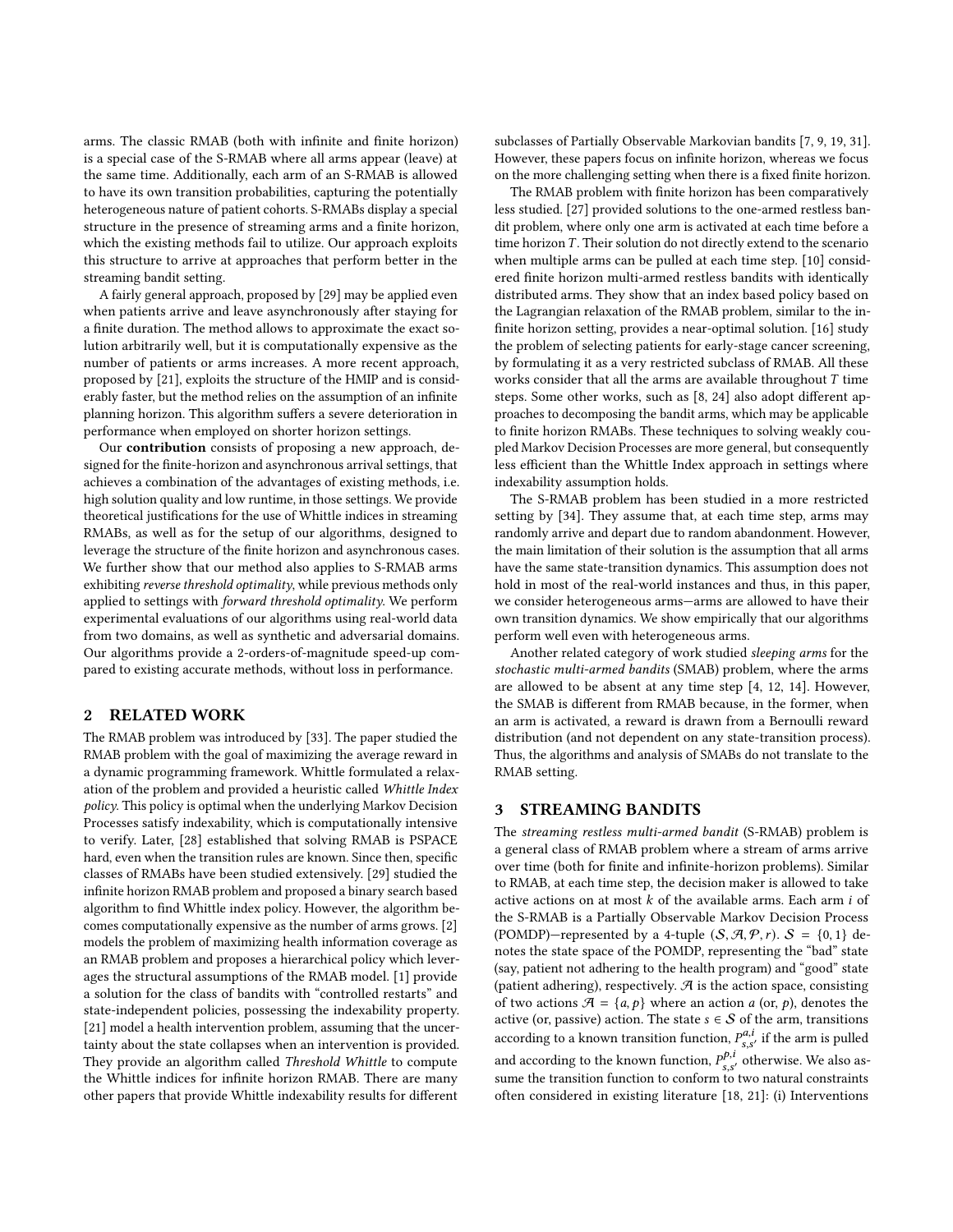should positively impact the likelihood of arms being in the good state, i.e.  $P_{01}^{\rho} > P_{01}^{\rho}$  and  $P_{11}^{\alpha} > P_{11}^{\rho}$  and (ii) Arms are more likely to remain in the good state than to switch from the bad state to the from the state is the  $P_{01}^a > P_{01}^a$  and  $P_{11}^p > P_{01}^p$ . Though the transitions probabilities are known to the planner, the actual state change is stochastic and is only partially observable—that is, when an arm is pulled, the planner discovers the true state of the arm; however, when the arm is not pulled, uncertainty about the true state persists. Under such uncertainties, it is customary to analyze the POMDP using its equivalent belief state MDP representation instead [\[21\]](#page-8-8). The state space of this MDP is defined by a set of all possible "belief" values that the arm can attain, denoted by  $\mathcal{B}_i$ . Each belief state  $b \in \mathcal{B}_i$  represents the likelihood of the arm being in state 1 (good state). This likelihood is completely determined by the number of days passed since that arm was last pulled and the last observed state of the arm [\[18\]](#page-8-11). At each time step  $t$ , the planner accrues a state-dependent reward  $r_t$  from an active arm *i*, defined as:

$$
r_t(i) = \begin{cases} 0 \text{ if } s_t(i) = 0 \text{ (arm } i \text{ is in the bad state at time } t) \\ 1 \text{ if } s_t(i) = 1 \text{ (arm } i \text{ is in the good state at time } t). \end{cases}
$$

The total reward<sup>[1](#page-2-0)</sup> of  $R_t = \sum_{i \in [N]} (r_t(i))$  is accrued by the planner at time  $t$ , which is the sum of individual rewards obtained from the available arms. The planner's goal is to maximize her total reward collected,  $\bar{R} := \sum_{t \in [T]} R_t$ . This reward criterion is motivated by our applications in the healthcare intervention domain: interventions here correspond to reminding patients to adhere to their medication schedules and the good and bad states refer to patients either adhering or not adhering. The planner's goal is to maximize the expected number of times that all patients in the program adhere to their medication schedules. However, due to the limited budget, the planner is constrained to pull at most  $k$  arms per time step. Assuming a set of  $N$  arms, the problem then boils down to determining a policy,  $\pi : \mathcal{B}_1 \times \dots \mathcal{B}_N \to \mathcal{A}^N$  which governs the action to choose on each arm given the belief states of arms, at each time step, maximizing the total reward accumulated across  $T$ time steps.

Contrary to previous approaches that typically consider arms to all arrive at the beginning of time and stay forever, in this paper we consider streaming multi-armed bandits—a setting in which arms are allowed to arrive asynchronously and have finite lifetimes. We denote the number of arms arriving and leaving the system at a time step  $t \in [T]$  by  $X(t)$  and  $Y(t)$ , respectively. Each arm i arriving at time t, is associated with a fixed lifetime  $L_i$  (for example,  $L<sub>i</sub>$  can be used to represent the duration of the health program for a patient, which is known to the planner). The arm consequently leaves the system at time  $t + L_i$ . Thus, instead of assuming a finite set of  $N$  arms throughout the entire time horizon, we assume that the number of arms at any time  $t$  is denoted by the natural number  $N(t)$ , and can be computed as  $N(t) = \sum_{s=1}^{t} (X(s) - Y(s))$ . Thus, the goal of the planner is to decide, at each time step  $t$ , which  $k$ arms to pull (out of the  $N(t) \gg k$  arms, relabeled as [N(t)] each timestep for ease of representation), in order to maximize her total

reward,

$$
\bar{R} \coloneqq \sum_{t \in [T]} \sum_{i \in [N(t)]} r_t(i). \tag{1}
$$

## 4 METHODOLOGY

The dominant paradigm for solving RMAB problems is the Whittle index approach. The central idea of the Whittle approach is to decouple the RMAB arms and then compute indices for each arm that capture the "value" of pulling that arm. The Whittle Index policy then proceeds by pulling the  $k$  arms with the largest values of Whittle Index. This greedy approach makes the time complexity linear in the number of arms, as indices can be computed independently for each arm. The computation of the index hinges on the notion of a "passive subsidy"  $m$ , which is the amount rewarded to the planner for each arm kept passive, in addition to the usual reward collected from the arm. The Whittle Index for an arm is defined as the infimum value of subsidy,  $m$  that must be offered to the planner, so that the planner is indifferent between pulling and not pulling the arm. To formalize this notion, consider an arm of the bandit in a belief state  $b$ . Its active and passive value functions, under a discount factor of *beta*, and when operating under a passive subsidy  $m$ , can be written as:

$$
V_{m,T}^{p}(b) = b + m + \beta V_{m,T-1} (bP_{11}^{p} + (1 - b)P_{01}^{p})
$$
 (2)

$$
V_{m,T}^{a}(b) = b + \beta b V_{m,T-1}(P_{11}^{a}) + \beta (1 - b) V_{m,T-1}(P_{01}^{a})
$$
 (3)

The value function for the belief state b is  $V_{m,T}(b) = \max\{V_{m,T}^p(b),\}$  $V_{m,T}^a(b)$ . The Whittle Index for the belief state b, with a residual lifetime T is defined as:  $\inf_{m} \{m : V_{m,T}^p(b) = V_{m,T}^a(b)\}$ . The Whittle Index approach is guaranteed to be asymptotically optimal when a technical condition called *indexability* holds for all the arms. Intuitively, indexability requires that if for some passive subsidy  $m$ , the optimal action on an arm is passive, then  $\forall m' > m$ , the optimal action should still remain passive. Equivalently, indexability can be expressed as:  $\frac{\partial}{\partial m}V_{m,T}^{p}(b) \geq \frac{\partial}{\partial m}V_{m,T}^{a}(b)$ .

In this section we first show theoretically that the Streaming Bandit setup is indexable (subsection [4.1\)](#page-2-1). Next, in subsection [4.2,](#page-3-0) we observe and formalize a useful phenomenon about the Whittle Index in the finite horizon setting. We use this phenomenon to design fast algorithms for S-RMABs in subsection [4.3](#page-4-0) and we provide runtime complexity analysis for the same in subsection [4.4.](#page-5-0) Finally in subsection [4.5](#page-5-1) we identify cases beyond those identified by previous work to which our efficient algorithm extends.

## <span id="page-2-1"></span>4.1 Conditions for indexability of streaming bandits

In this section, we extend the conditions for indexability that [\[21\]](#page-8-8) originally established for infinite horizon, to the finite horizon setting of Streaming bandits. To show indexability, we first show in Theorem [1,](#page-3-1) that S-RMABs can be reduced to a standard RMAB with augmented belief states. We build on this result and prove another useful Lemma, both of which combined can be used to show that indexability holds for this augmented RMAB instance, and ultimately for S-RMABs (Theorem [2\)](#page-3-2).

Definition 1 (Threshold Optimality [\[21\]](#page-8-8)). An RMAB instance is called threshold optimal if either a forward threshold policy or a

<span id="page-2-0"></span><sup>&</sup>lt;sup>1</sup>For a natural number *N*, we use the notation  $[N] := \{1, ...N\}$ .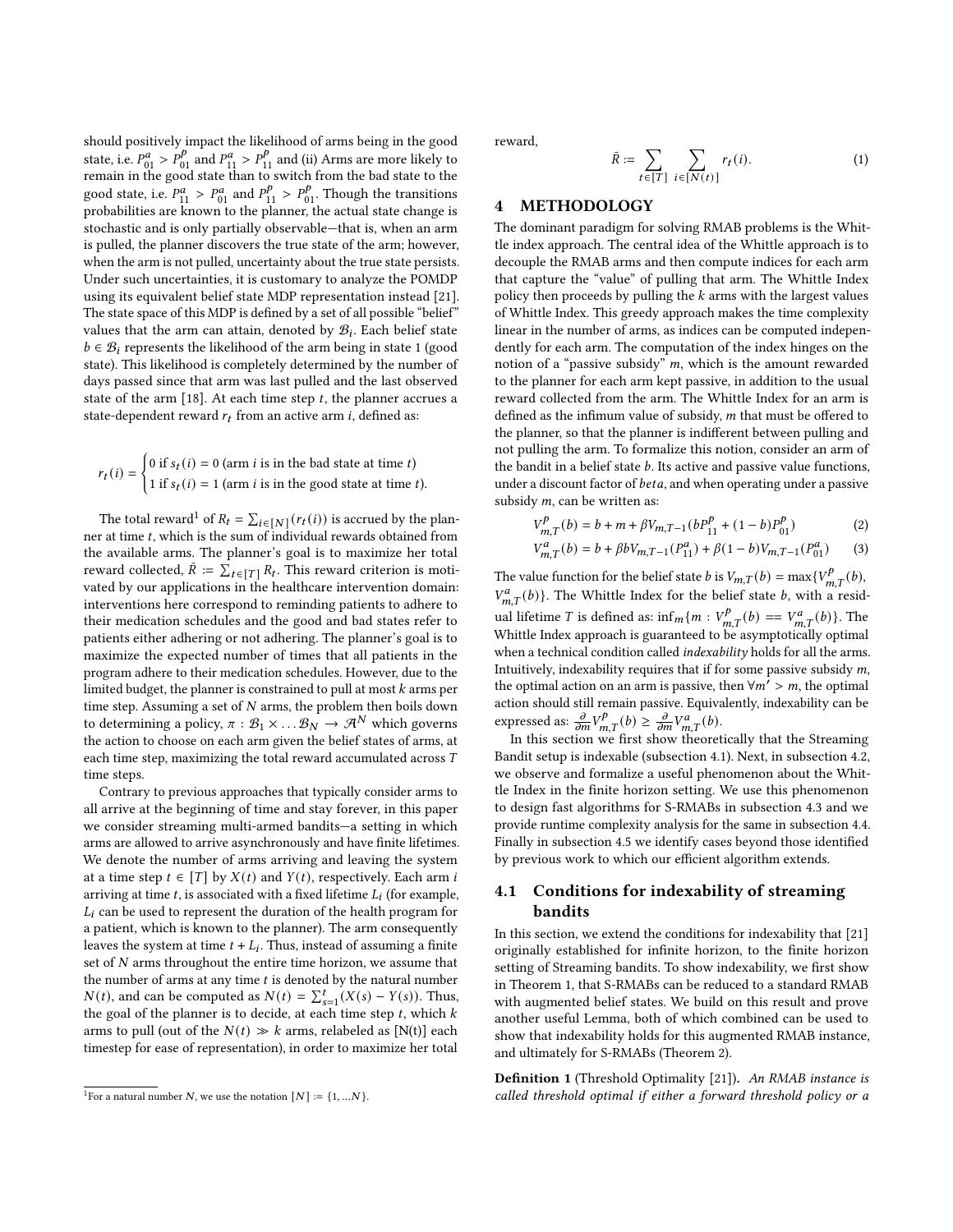reverse threshold policy is optimal. A forward (or reverse) threshold policy  $\pi$  is optimal if there exists a threshold  $b^*$  such that it is optimal to take a passive (or active) action whenever the current belief of the arm is greater than  $b^*$ , that is,  $\pi(b) = 0$  (or  $\pi(b) = 1$ ) whenever  $b > b^*$  and  $\pi(b) = 1$  (or  $\pi(b) = 0$ ) whenever  $b \leq b^*$ .

First, we show that the belief state MDP of a Streaming Bandit arm with deterministic arrival and departure time can be formulated as an augmented belief state MDP of the same instance with infinite horizon. Using this, we prove that, whenever the infinite horizon problem satisfies threshold optimality for a passive subsidy  $m$ , then the augmented belief state MDP for finite horizon also satisfies threshold optimality. Using the result that indexability holds whenever threshold optimality is satisfied [\[21\]](#page-8-8), we imply that the Streaming Bandits problem is indexable whenever threshold optimality on the underlying infinite horizon problem is satisfied.

<span id="page-3-1"></span>Theorem 1. The belief state transition model for a 2-state Streaming Bandit arm with deterministic arrival time  $T_1$  and departure time  $T_2$  can be reduced to a belief state model for the standard restless bandit arm with  $T_2 + (T_2 - T_1)^2$  states.

PROOF. Consider a streaming arm, that arrives (or, becomes available to the system) at time step  $T_1$  and exits (or, becomes unavailable) at time step  $T_2$ . To capture the arm's arrival and departure in the belief model, we construct a new belief model with each state represented by a tuple ⟨ behavior, time-step ⟩, where behavior takes a belief value in the interval  $(0, 1)$  or is set to  $U$  (unavailable). U can be set to any constant value (such as  $U = 0$ ). The transition probabilities are constructed as follows:

- The first  $T_1$  1 states represent the unavailability of the arm and have deterministic transitions, i.e., for an action  $a$ ,  $P^a_{\langle U,t-1 \rangle, \langle U,t \rangle} = 1$  for all  $t \in \{2, ..., T_1 - 1\}.$
- At time  $T_1$ , the arm can either be in good state or bad state, so we create two states  $\langle 1, T_1 \rangle$  and  $\langle 0, T_1 \rangle$ . For each  $x \in \{0, 1\}$ ,  $P_{\langle U, T_1-1 \rangle, \langle X, T_1 \rangle}^a = p_X$  where  $p_X$  represents the probability that the arm starts at a good (1) or bad (0) state. Note that, in our experiments, we assume that the initial state of an arm is fixed to 0 or 1, and can be captured by using either  $p_x = 0$ or  $p_x = 1$ , respectively.
- For each time step  $t \in \{T_1 + 1, T_2 1\}$ , we create  $2(t T_1$  + 1) states:  $\langle b_w(0), t \rangle, \ldots, \langle b_w(t - T_1), t \rangle$  for each action  $w \in \{0, 1\}$ . For any  $t', t'' \in \{0, 1, \ldots, t - T_1\}$ , the probability of transitioning from the state  $\langle b_w(t'), t-1 \rangle$  to the state  $\langle b_w(t'') , t+1 \rangle$  is same as the probability of changing from belief value  $b_w(t')$  to  $b_w(t'')$  in one time step on taking action w.
- For time step  $t \geq T_2$ , we create one sink state  $\langle U, T_2 \rangle$ . This state represents unavailability of the arm subsequent to time step  $T_2 - 1$ . For any  $t' \in \{0, 1, \ldots, T_2 - T_1\}$ , the probability of transitioning from  $\langle b_w(t'), T_2 \rangle$  to  $\langle U, T_2 \rangle$  is 1.

Thus, the number of states in the new belief network is:

$$
T_1 - 1 + 2(1 + ... + (T_2 - T_1)) + 1
$$
\n
$$
= T_1 + (T_2 - T_1)(T_2 - T_1 + 1)
$$
\n
$$
= T_2 + (T_2 - T_1)^2
$$
\n(4)

Thus,  $T_2 + (T_2 - T_1)^2$  states are required for converting a belief network representing 2-state streaming bandits problem to a classic RMAB problem. □

**Lemma 1.** If a forward (or reverse) threshold policy  $\pi$  is optimal for a subsidy  $m$  for the belief states MDP of the infinite horizon problem, then  $\pi$  is also optimal for the augmented belief state MDP.

PROOF. First, we define the value function for the modified belief states.

$$
\label{eq:Vmn} \begin{split} V_m^p(\langle b,t\rangle) &= \left\{ \begin{array}{ll} b+m+\beta V_m(\langle bP_{11}^p+(1-b)P_{01}^p,t+1\rangle) & \text{if } b\neq U \\ b+m+V_m(\langle b',t+1\rangle) & \text{otherwise} \end{array} \right.\\ V_m^a(\langle b,t\rangle) &= \left\{ \begin{array}{ll} b+\beta (V_m(\langle bP_{11}^a,t+1\rangle)+(1-b)V_m(\langle P_{01}^a,t+1\rangle)) & \text{if } b\neq U \\ b+V_m(\langle b',t+1\rangle) & \text{otherwise} \end{array} \right. \end{split}
$$

where  $b'$  is the next belief state.

The minimum value of  $m_U$  that makes the passive action as valuable as active action at the states  $\langle U, t \rangle$  for  $T_1 \leq t < T_2$ , can be obtained by equating

$$
V_{m_U}^p(\langle U, t \rangle) = V_{m_U}^a(\langle U, t \rangle)
$$
 (5)

$$
\Rightarrow U + m_U + V_{m_U}(\langle b', t+1 \rangle) = U + V_{m_U}(\langle b', t+1 \rangle) \quad (6)
$$

$$
\Rightarrow m_U = 0. \tag{7}
$$

Assuming that there exists a forward (or reverse) threshold policy,  $m_{II} = 0$  implies that, even without any subsidy, passive action is as valuable as active action.

Further, we show in the Appendix that the minimum subsidy at any other belief state is greater than 0. As the belief states  $b \neq U$ require a positive subsidy for the passive action to be optimal, while for the belief state  $U$ , passive is already optimal for a subsidy of zero, a policy that maximizes value while paying minimum subsidy, would never choose to set arms currently in the  $u$  state to active.

$$
\Box
$$

<span id="page-3-2"></span>Theorem 2. A Streaming Bandits instance is indexable when there exists an optimal policy, for each arm and every value of  $m \in \mathbb{R}$ , that is forward (or reverse) threshold optimal policy.

PROOF. Using Theorem 1 and Lemma 1, it is straightforward to see that an optimal threshold policy for infinite horizon problem can be translated to a threshold policy for Streaming bandits instance. Moreover, using the fact that the existence of threshold policies for each subsidy *m* and each arm  $i \in N$  is sufficient for indexability to hold (Theorem 1 of [\[21\]](#page-8-8)), we show that the Streaming bandit problem is also indexable.  $□$ 

#### <span id="page-3-0"></span>4.2 Index decay for finite horizons

In this section we describe a phenomenon called index decay which is observed considering short horizon. Here, the Whittle index values are low when the residual lifetime of an arm is 0 or 1. We formalize this observation in Theorem [3.](#page-4-1) We use this phenomenon as an anchor to develop our algorithm (detailed in [4.3\)](#page-4-0). We proceed by stating one fact and proving one useful Lemma, building up towards the Theorem.

<span id="page-3-3"></span>**Fact 1.** For two linear functions,  $f(x)$  and  $g(x)$  of x, such that  $f'(x) \geq g'(x)$ , whenever  $f(x_1) < g(x_1)$  and  $f(x_2) = g(x_2)$ , the following holds:  $x_2 > x_1$ .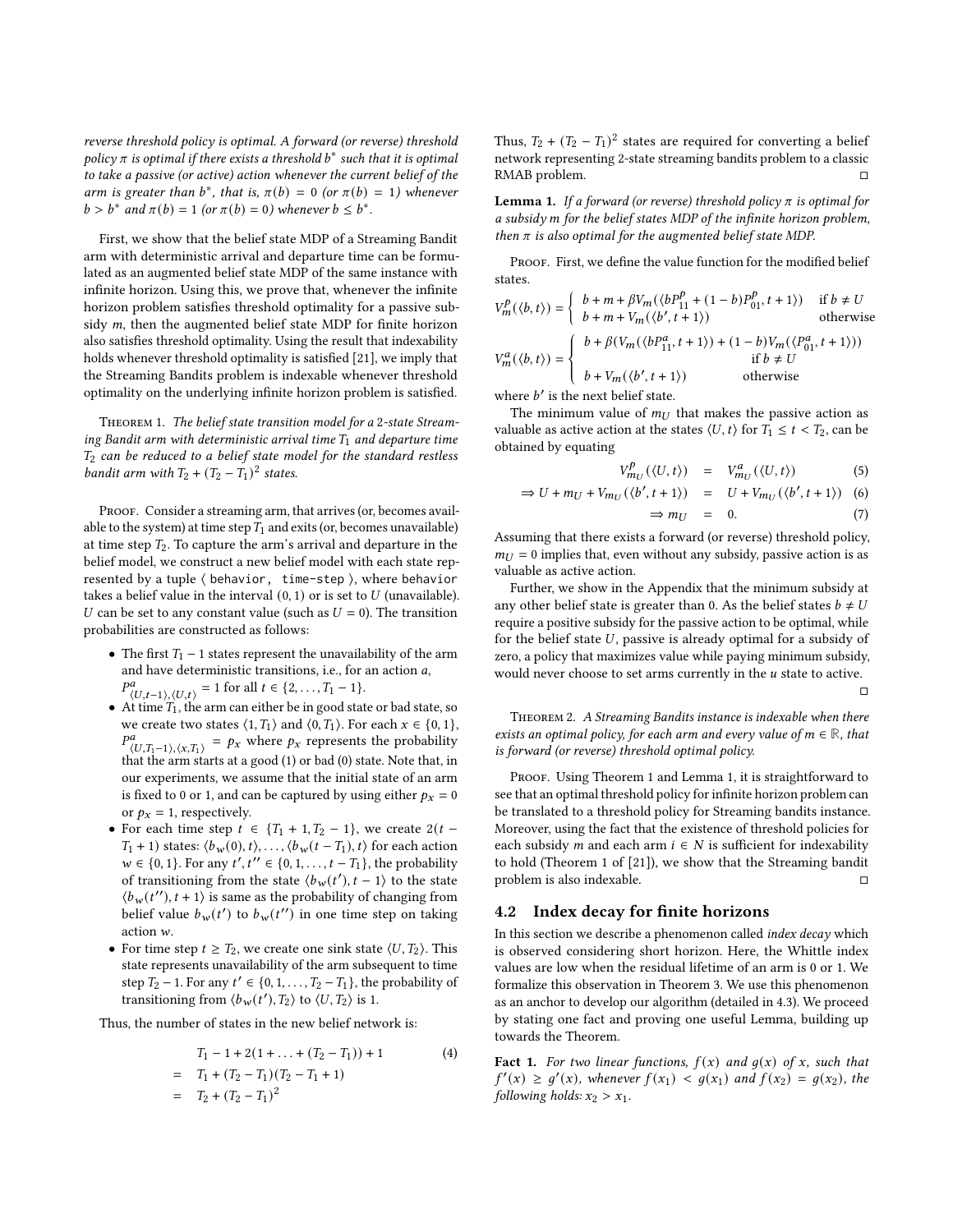<span id="page-4-4"></span>

Figure 1: Whittle Indices for a belief state as computed by different algorithms. Both our algorithms capture index decay providing good estimates.

<span id="page-4-2"></span>Lemma 2. Consider an arm operating under a passive subsidy m. Assuming an initial belief state  $b_0$ , let  $\rho^a(b_0, t)$  and  $\rho^p(b_0, t)$  denote the probability of the arm being in the good state at time  $t \forall t < T$ when policies  $\pi^{\alpha}(t)$  and  $\pi^p(t)$  are adopted respectively, such that  $\pi^{a}(0) = a, \pi^{p}(0) = p, \text{ and } \pi^{a}(t) = \pi^{p}(t) \ \forall t \in \{1, ..., T\}.$  Then,  $\rho^a(b_0, t) > \rho^b(b_0, t) \,\forall t \in \{1, ..., T\}.$ 

<span id="page-4-1"></span>THEOREM 3 (INDEX DECAY). Let  $V_{m,T}^p(b)$  and  $V_{m,T}^a(b)$  be the Tstep passive and active value functions for a belief state *b* with passive subsidy m. Let  $m<sub>T</sub>$  be the value of subsidy m, that satisfies the equation  $V_{m,T}^{p}(b) = V_{m,T}^{a}(b)$  (i.e.  $m_T$  is the Whittle Index for a horizon T). Assuming indexability holds, we show that:  $\forall T > 1: m_T > m_1 >$  $m_0 = 0.$ 

PROOF. We provide our argument for a more general reward criterion than the total reward introduced in Section [3.](#page-1-0) Consider a discounted reward criterion with discount factor  $\beta \in [0, 1]$  (where  $\beta = 1$  corresponds to total reward).  $m_0$  is simply the *m* that satisfies:  $\int_V p$  $\sigma_{m,0}^{p}(b) = V_{m,0}^{a}(b)$  i.e.,  $b + m = b$ , thus  $m_0 = 0$ . Similarly,  $m_1$ can be solved by equating  $V^p$  $W_{m_1,1}^p(b)$  and  $V_{m_1,1}^a(b)$  and obtained as:  $m_1 = \beta \Delta b = \beta \Big( \Big( b \ P_{11}^a + (1-b) \ P_{01}^a \Big) - \Big( b \ P_{11}^p + (1-b) \ P_0^p \Big) \Big)$  $\binom{p}{01}$ 

Using the natural constraints  $P_{s1}^a > P_{s1}^b$  $s_1^p$  for  $s \in \{0, 1\}$ , we obtain  $m_1 > 0$ .

Now, to show  $m_T > m_1 \forall T > 1$ , we first show that  $V^a_{m_1,T}(b) >$  $V_{m_1,T}^p(b)$ . Combining this with the fact that  $V_m(.)$  is a linear function of *m* and by definition,  $m_T$  is a point that satisfies  $V_{m_T,T}^p(b)$  =  $V_{m,T}^a(b)$ , we use Fact [1](#page-3-3) and set  $f = V_{m,T}^p(b)$ ,  $g = V_{m,T}^a(b)$ ,  $x_1 = m_1$ and  $x_2 = m_T$  to obtain  $m_1 < m_T$ , and the claim follows. To complete the proof we now show that  $V_{m_1,T}^a(b) > V_{m_1,T}^b(b)$ .

Starting from an initial belief state  $b_0$ , let  $\rho^p(b_0, t)$  be the expected belief for the arm at time  $t$ , if the passive action was chosen at  $t = 0$  and the optimal policy,  $\pi^{p}(t)$  was adopted for  $0 < t < T$ . Similarly let  $\rho^a(b_0, t)$  be the expected belief at time t, if the active action was chosen at  $t = 0$  and the same policy,  $\pi^{p}(t)$  (which may not be optimal now) was adopted for  $0 < t < T$ . Then,  $\beta(\rho^{\alpha}(b_0, 1) - \rho^{\beta}(b_0, 1)) = m_1 > 0$  as shown above. Note that if we took actions according to  $\pi^{p}(t)$  for  $t \in \{1, ..., T-1\}$  with active action taken at the  $0^{th}$  time step, the total expected reward

so obtained is upper bounded by the active action value function,  $V_{m_1,T}^a(b_0)$ . Thus,

$$
V_{m_1,T}^p(b_0) = b_0 + m_1 + \beta \rho^p(b_0, 1) + \sum_{t=2}^T \beta^t \rho^p(b_0, t)
$$
 (8)

+ 
$$
\left(\sum_{t=1}^{T} \beta^{t} m_{1} \cdot \mathbb{1}_{\{\pi^{p}(t) = \text{passive}\}}\right)
$$
  
\n=  $b_{0} + \beta \rho^{a}(b_{0}, 1) + \sum_{t=2}^{T} \beta^{t} \rho^{p}(b_{0}, t) + \left(\sum_{t=1}^{T} \beta^{t} m_{1} \cdot \mathbb{1}_{\{\pi^{p}(t) = \text{passive}\}}\right)$   
\n $< b_{0} + \beta \rho^{a}(b_{0}, 1) + \sum_{t=2}^{T} \beta^{t} \rho^{a}(b_{0}, t) + \left(\sum_{t=1}^{T} \beta^{t} m_{1} \cdot \mathbb{1}_{\{\pi^{p}(t) = \text{passive}\}}\right)$  (9)

(by Lemma [2\)](#page-4-2)

$$
\leq V_{m_1,T}^a(b_0)
$$

#### <span id="page-4-0"></span>4.3 Proposed algorithms

The key insight driving the design of our solution is that, by accounting for the index decay phenomenon, we can bypass the need to solve the costly finite horizon problem. We make use of the fact that we can cheaply compute index values for arms with residual lifetime 0 and 1, where the index decay phenomenon occurs, and for infinite horizon bandits. Our proposed solution for computing indices for arbitrary residual lifetime is to use a suitable functional form to interpolate between those three observations. We propose an interpolation template, that can be used to obtain two such algorithms, one using a piece-wise linear function and the other using a logistic function.

Recall that we establish in Theorem [3](#page-4-1) that the Whittle Index for arms with a zero residual lifetime, is always zero. Similarly, indices for arms with residual lifetime of 1 are simply the myopic indices, computed as:

$$
\Delta b = (b P_{11}^a + (1 - b) P_{01}^a) - (b P_{11}^p + (1 - b) P_{01}^p).
$$

For the linear interpolation, we assume  $\hat{W}(h)$ , our estimated Whittle Index, to be a piece-wise-linear function of h (with two pieces), capped at a maximum value of the Whittle Index for the infinite horizon problem, corresponding to  $h = \infty$ . We denote Whittle Index for infinite horizon as  $\overline{W}$ . The first piece of the piecewise-linear  $W(h)$  must pass through the origin, given that the Whittle Index is 0 when the residual lifetime is 0. The slope is determined by  $\hat{W}(h = 1)$  which must equal the myopic index, given by  $\Delta b$ . The second piece is simply the horizontal line  $y =$  $\overline{W}$  that caps the function to its infinite horizon value. The linear interpolation index value is thus given by

<span id="page-4-3"></span>
$$
\hat{W}(h, \Delta b, \overline{W}) = \min\{h \, \Delta b, \overline{W}\}.
$$
\n(10)

The linear interpolation algorithm performs well and has very low run time, as we will demonstrate in the later sections. However, the linear interpolation can be improved by using a logistic interpolation instead. The logistic interpolation algorithm yields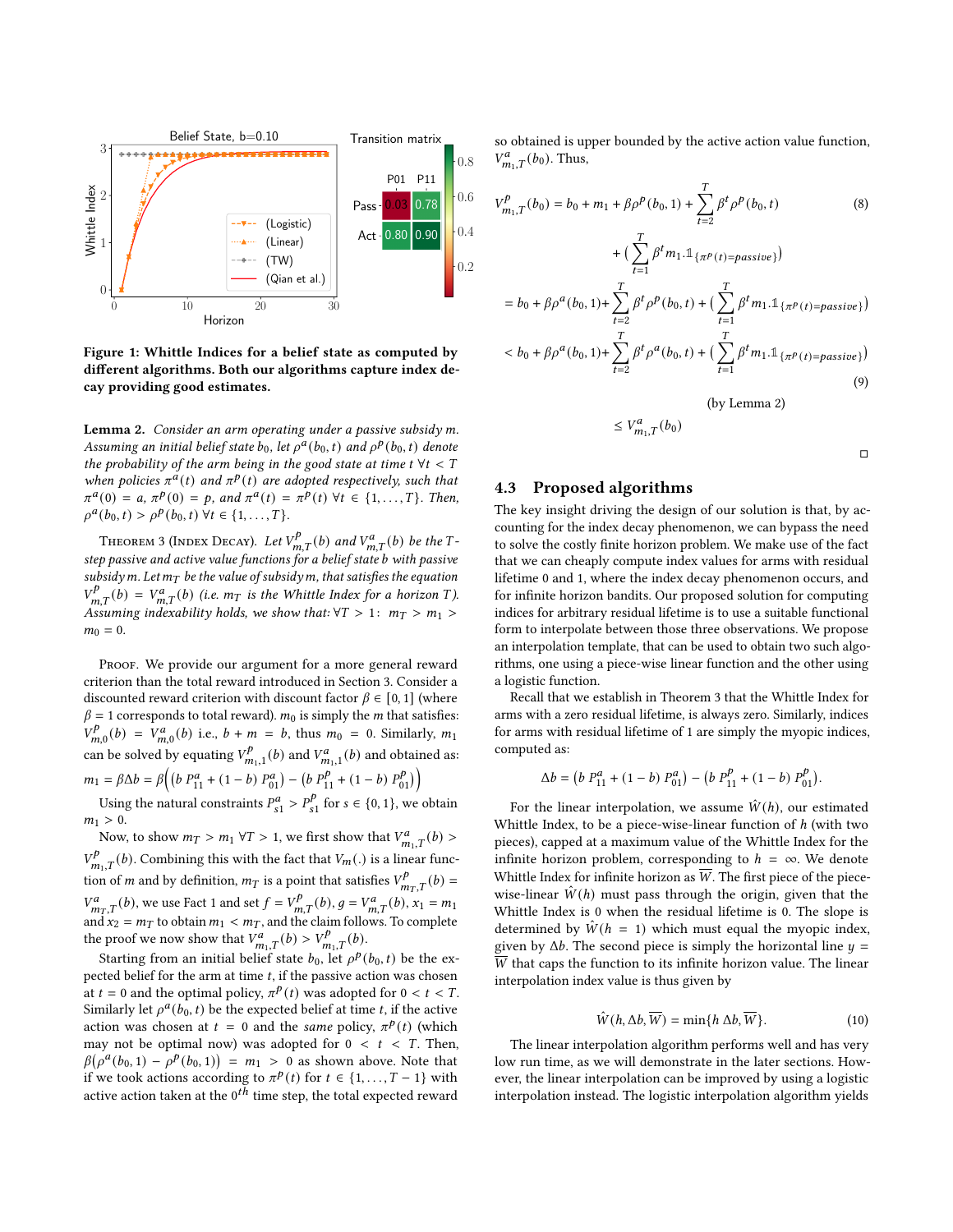Algorithm 1: Interpolation Algorithm Template

- 1: Pre-compute  $\overline{W}(b, P^i)$   $\forall b \in \mathcal{B}_i$ ,  $\forall i \in [N]$ , with transition matrix  $P^i$  and set of belief states  $B_i$ .
- 2: **Input:**  $\bar{b}_{N\times 1} \in [0, 1]^N$ ,  $\bar{h}_{N\times 1} \in [L]^N$ , containing the belief values and remaining lifetimes for the  $N$  arms.
- 3: Initialize  $\hat{W}_{N\times 1}$  to store estimated Whittle Indices.
- 4: for each arm  $i$  in N do
- 5: Let  $b := \overline{b_i}$ ,  $h := \overline{h_i}$  and let P be *i*'s transition matrix.
- 6: Compute the myopic index  $\Delta b$  as:  $\Delta b = (b P_{11}^a + (1 - b) P_{01}^a) - (b P_{11}^b + (1 - b) P_0^b)$
- $_{01}^{p}$ ). 7: Set  $\hat{W}_i(h, \Delta b, \overline{W})$  according to one of the interpolation functions [\(10\)](#page-4-3) or [\(11\)](#page-5-2).
- 8: end for
- 9: Pull the k arms with the largest values of  $\hat{W}$ .

moderately higher rewards in many cases for a small additional compute time. For the logistic interpolation, we let

<span id="page-5-2"></span>
$$
\hat{W}(h, \Delta b, \overline{W}) = \frac{C_1}{1 + e^{-C_2 h}} + C_3.
$$
\n(11)

We now apply the three constraints on the Whittle Index established earlier and solve for the three unknowns  $\{C_1, C_2, C_3\}$  to arrive at the logistic interpolation model. For the residual lifetimes of 0 and 1, we have that  $\hat{W}(0) = 0$  and  $\hat{W}(1) = \Delta b$ . As the horizon becomes infinity,  $\hat{W}$ . must converge to  $\overline{W}$ , giving the final constraint  $\hat{W}(\infty) = \overline{W}$ . Solving this system yields the solution:

$$
C_1=2\overline{W},\ C_2=-\log\left(\left(\frac{\Delta b}{C_1}+\frac{1}{2}\right)^{-1}-1\right),\ C_3=-\overline{W}.
$$

We note that both interpolations start from  $\hat{W} = 0$  for  $h = 0$  and saturate to  $\hat{W} = \overline{W}$  as  $h \to \infty$ .

We compare the index values computed by our interpolation algorithms with the exact solution by [\[29\]](#page-8-10). Figure [1](#page-4-4) shows an illustrative example, plotting the index values as a function of the residual lifetime and shows that the interpolated values agree well with the exact values.

Infinite horizon index: For transition matrices that satisfy the conditions for forward threshold policies to be optimal, Mate et al. [\[21\]](#page-8-8) present an algorithm that computes  $\overline{W}$  cheaply. The cornerstone of their technique is to leverage forward threshold optimality to map the passive and active actions to two different forward threshold policies, and find the value of subsidy  $m$  that makes the expected reward of the policies equal. We extend this reasoning to reverse threshold optimal arms.

#### <span id="page-5-0"></span>4.4 Complexity analysis

For the complexity analysis of the algorithms, we denote by  $\bar{X}$ the expected number of arms arriving each time step and  $\overline{L}$  their average expected lifetimes. The expected number of arms at any point in time is then  $O(\bar{X}L)$  [\[17\]](#page-8-28). Our algorithms (both versions) require a per-period cost of  $O(\bar{X} * |\mathcal{B}_i| = \bar{X} * 2\bar{L})$  for the Threshold Whittle pre-computations, plus  $O(\bar{X})$  computations for the myopic cost, plus  $O(\bar{X}L * \bar{L})$  calculations (for  $\bar{X}L$  arms, each requiring up to  $\bar{L}$  additions or multiplications) and  $O(\bar{X}\bar{L})$  for determining the top  $k$  indices. The overall per-period complexity of our algorithm is thus  $O(\bar{X}L^2)$ .

For comparison, [Qian et al.](#page-8-10) has a per-period complexity of  $\approx$  $O(\bar{X}L^{(3+\frac{1}{18})}\log(\frac{1}{\epsilon}))$ , where  $\log(\frac{1}{\epsilon})$  is due to a bifurcation method for approximating the Whittle index to within error  $\epsilon$  on each arm and  $\overrightarrow{L}^{2+\frac{1}{18}}$  is due to the best-known complexity of solving a linear program with  $\overline{L}$  variables [\[11\]](#page-8-29).

## <span id="page-5-1"></span>4.5 Reverse Threshold Arms

Computing the infinite horizon Whittle index cheaply  $(\overline{W})$  is key to the runtime efficiency of our approach. Existing methods provide techniques to compute  $\overline{W}$  used in the previous subsection, when the transition matrices satisfy the forward threshold optimality conditions. In this subsection, we describe how the technique can be extended to the case when reverse threshold optimality conditions are satisfied.

All the belief states that an arm can ever visit during its lifetime  $L$  can be enumerated and organized into two chains  $-$  each chain corresponding to one of the two possible observations ( $\omega \in \{0, 1\}$ ) last observed for that arm. These chains are shown in Figure [2.](#page-5-3) [\[21\]](#page-8-8) present an algorithm to compute the index for forward threshold arms with belief states belonging to the NIB process (i.e. whenever  $b > b_{stationary} = \frac{P_{01}^p}{P_{01}^p + P_{10}^p}$ . The algorithm relies on mapping the active and passive actions to two different forward threshold policies (with corresponding threshold states on the two chains indexed as  $X_0, X_1$ ) and equating the policies' rewards to solve for the passive subsidy  $m$ , that makes the two actions equal.

We extend this reasoning to reverse threshold arms with belief chains belonging to the  $\omega = 0$  chain of the SB (split-belief) process, as shown in Figure [2.](#page-5-3) The belief states belonging to the increasing chain ( $\omega = 0$  chain) satisfy  $b < b_{stationary} = \frac{P_{01}^p}{P_{01}^p + P_{10}^p}$ . We identify two different reverse threshold policies that correspond to the active and passive actions, which can be used to set up similar indifference equations. For a given belief state on the increasing chain with index in the chain  $X$ , the corresponding reverse threshold policies can be indexed by  $(X_0, X_1) = (1, X)$  and  $(X_0, X_1) = (1, X + 1)$  and used to solve for the whittle index using the indifference equation outlined in Algorithm 1 of [\[21\]](#page-8-8).

<span id="page-5-3"></span>

Figure 2: Belief values arranged in chains as presented in [\[21\]](#page-8-8). For every possible last observed state of the arm,  $\omega$ , there is a corresponding chain of belief states.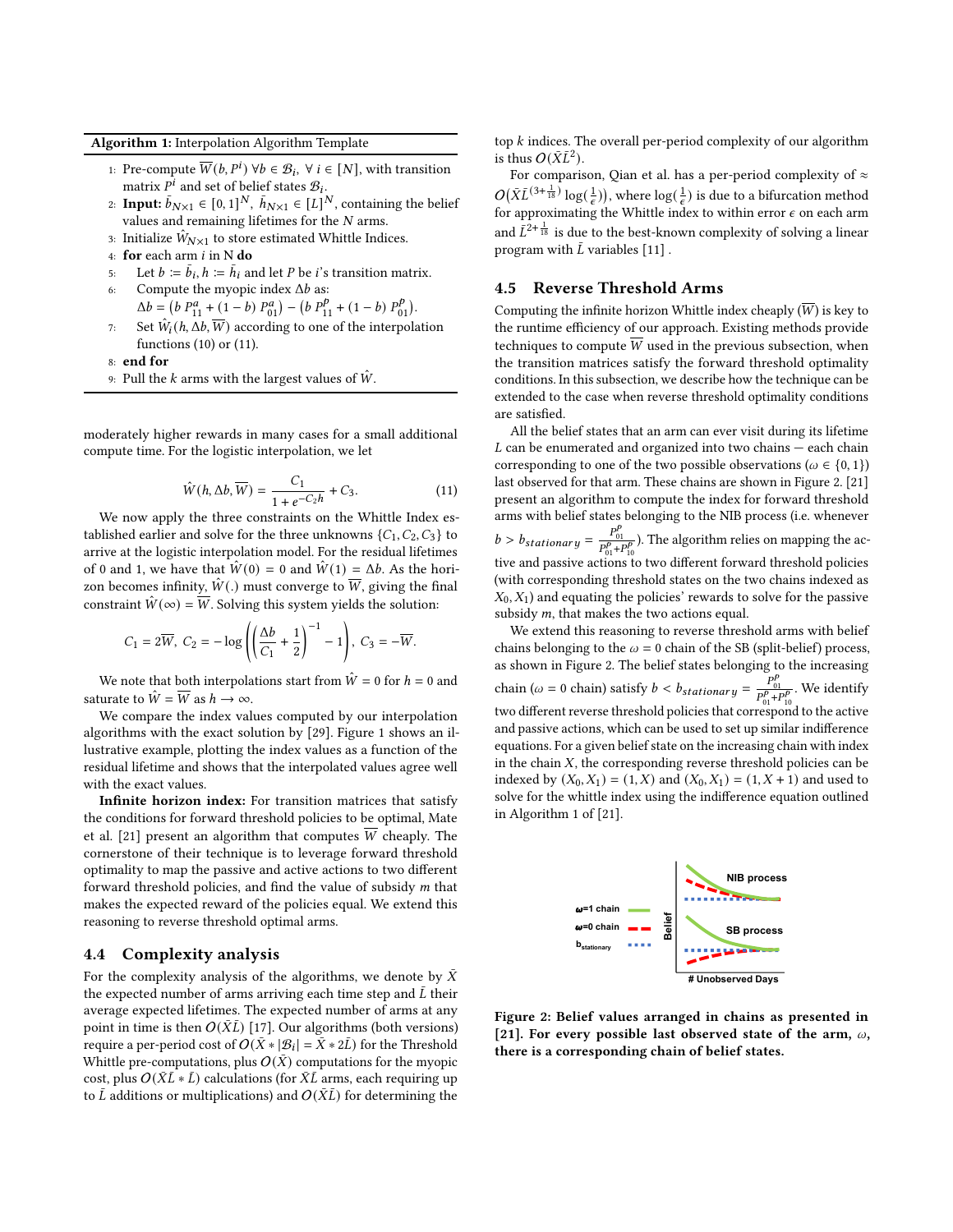#### 5 EXPERIMENTAL EVALUATION

We evaluate the performance and runtime of our proposed algorithms against several baselines, using both, real as well as synthetic data distributions. Logistic and LINEAR are our proposed algorithms. Our main baselines are: (1) a precise, but slow algorithm by QIAN ET AL., which accounts for the residual lifetime by solving the expensive finite-horizon POMDP on each of the  $N$  arms and finds the  $k$  best arms to pull and (2) Threshold-Whittle [\[21\]](#page-8-8) (marked as TW), a much faster algorithm, that is only designed to work for infinitely long residual time horizons. Myopic policy is a popularly used baseline [\[18,](#page-8-11) [21,](#page-8-8) [29\]](#page-8-10) that plans interventions optimizing for the expected reward of the immediate next time step. RANDOM is a naive baseline that pulls  $k$  arms at random.

Performance is measured as the excess average intervention benefit over a 'do-nothing' policy, measuring the sum of rewards over all arms and all timesteps minus the reward of a policy that never pulls any arms. Intervention benefit is normalized to set [\[29\]](#page-8-10) equal to 100% and can be obtained for an algorithm ALG as:  $100\times (\overline{R}^{\text{ALG}} - \overline{R}^{\text{No}\;intervention})$  $\frac{00\times (R - R)}{R^{\text{Qian et al}} - R^{\text{No intervention}}}$  where  $\overline{R}$  is the average reward. All simulation results are measured and averaged over 50 independent trials and error bars denote the standard errors.

<span id="page-6-0"></span>

(b) Arms arriving asynchronously as a stochastic process

Figure 3: (a) Performance of Threshold Whittle algorithm degrades when the lifetime of arms gets shorter, even when all arms start synchronously (b) The performance dwindles further if arms arrive asynchronously.

## <span id="page-6-1"></span>5.1 Real domain: Monitoring tuberculosis medication adherence

We first test on an anonymized real-world data set used by [\[13\]](#page-8-30), consisting of daily adherence data of tuberculosis patients in Mumbai, India following a prescribed treatment regimen for six months. For our study, we only obtain the summary statistics capturing the transition probabilities of these patients moving between the adherent and non-adherent states as extracted from the dataset. We then follow the same data imputation steps adopted by [\[21\]](#page-8-8) for arriving at the transition matrices,  $P_{gs}^a$ , and  $P_{ss}^b$  for each patient. We sample transition matrices from this real-world patient distribution and run simulations over a simulation length much longer than the lifetimes of the patients in the simulation.

In Figure [3a,](#page-6-0) we first demonstrate the impact of a short horizon alone on the performance of various algorithms in a simple, nonstreaming setting. In Figure [3b,](#page-6-0) we contrast this with a similar comparison for the short horizon setting combined with a stochastic incoming stream of patients.

In Figure [4,](#page-7-0) we again consider the finite horizon setting with a deterministic incoming stream of patients. In Figure [4a,](#page-7-0) we plot the runtimes of our algorithms and that of [Qian et al.,](#page-8-10) as a function of the daily arrival rate,  $\bar{X}$  of the incoming stream. Figure [4b](#page-7-0) measures the intervention benefits of these algorithms for these values of  $\bar{X}$ . The lifetime of each arm,  $L$  is fixed to 5 and the number of resources. k is set to 10%  $\times$  ( $\bar{X}L$ ). Each simulation was run for a total length T such that  $\bar{X}T = 5000$ , which is the total number of arms involved in the simulation. Runtime is measured as the time required to simulate  $L$  days. The runtime of [Qian et al.](#page-8-10) quickly far exceeds that of our algorithms. For the  $\bar{X} = 200$  case, a single trial of [Qian et al.](#page-8-10) takes 106.69 seconds to run on an average, while the proposed Linear and Logistic interpolation algorithms take 0.47 and 0.49 seconds respectively, while attaining virtually identical intervention benefit. Other competing fast algorithms like Threshold Whittle, which assume an infinite residual horizon, suffer a severe degradation in performance for such short residual horizons. Our algorithms thus manage to achieve a dramatic speed up over existing algorithms, without sacrificing on performance.

In Figure [4c,](#page-7-0) we consider an S-RMAB setting, in which arms continuously arrive according to a deterministic schedule, and leave after staying on for a lifetime of  $L$ , which we vary on the x-axis. The details about the other parameters are deferred to the appendix. We also study the isolated effects of small lifetimes and asynchronous arrivals separately as well as performance in settings with stochastic arrivals, in the appendix. Across the board, we find that the performance of TW degrades as the lifetime becomes shorter and that this effect only exacerbates with asynchronous arrivals. The performance of our algorithms remains on par with [Qian et al.,](#page-8-10) in all of the above.

# 5.2 Real domain: ARMMAN for improving maternal healthcare

Considering an alternate real-world domain, we again only use summary statistics (transition probabilities) from an application domain consisting of intervention planning for improving maternal healthcare [\[3\]](#page-8-31). Individuals (arms) are labeled to be in one of three states at any time step, of which one is the good state. [\[22\]](#page-8-32) cast the problem as an RMAB with 2-state MDP on each arm. We also focus on maximizing the number of individuals in the good state, merging the other two states from the data into a single bad state. The data set consists of three types of transition matrices for different groups, only one of which satisfies the constraints mentioned in Section [3](#page-1-0) and is used in our subsequent analysis, which is otherwise analogous to Section [5.1.](#page-6-1) Figure [5a](#page-7-1) establishes similar large runtime gains achieved by our algorithm as against other baselines, while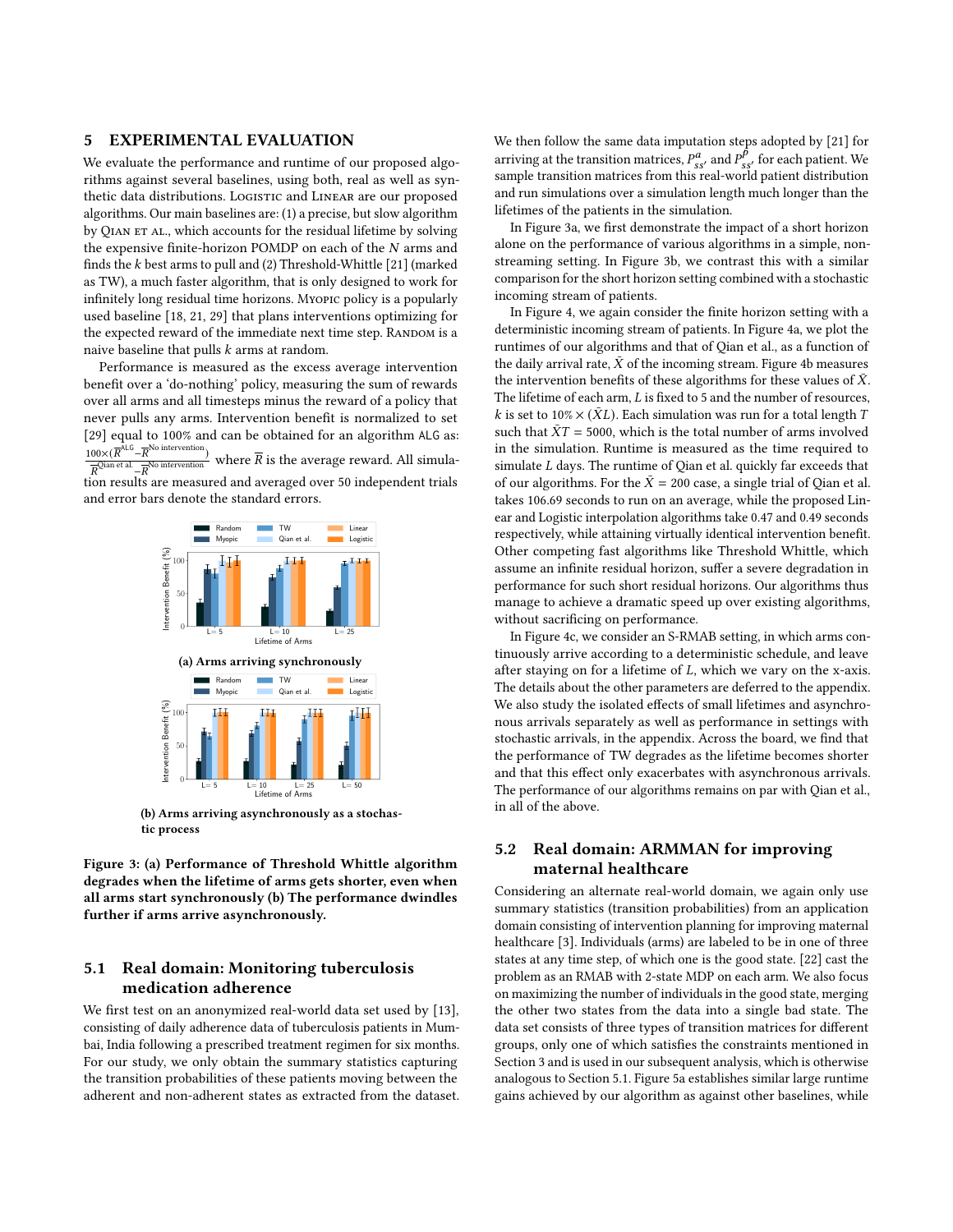<span id="page-7-0"></span>

Figure 4: (a) Linear and Logistic interpolation algorithms are nearly  $200\times$  faster than Qian et al. (b) & (c) The interpolation algorithms achieve the speedup without sacrificing on performance, while other fast algorithms like Threshold Whittle deteriorate significantly for small residual horizons.

<span id="page-7-1"></span>

Figure 5: (a) The interpolation algorithms achieve a speedup of about 250× over baselines.(b) The error between the actual and estimated indices is largest for TW and lower for our interpolation algorithms (c) The good performance is maintained even for reverse threshold optimal arms.

maintaining similar performance figures in this domain. In the supplementary material we also present more details and analyses of the performance of our algorithms and baselines for this domain.

#### 5.3 Synthetic domains

Finally, in this section, we test our algorithms on synthetic domains. We identify corner cases where our solutions do poorly and construct adversarial domains based on those. The ratio between the infinite horizon Whittle Index  $\overline{W}$  and the myopic index  $\Delta b$  is an important driver of the approximation quality of our algorithms. The linear interpolation takes  $\frac{\bar{W}}{\Delta b}$  steps to reach the finite horizon value, hence the higher this ratio is, higher the potential for approximation errors. In figure [5b](#page-7-1) we sum the approximation error over this interval  $\epsilon \coloneqq \sum_{h=1}^{h=\overline{W}}(|\hat{W}(h)-W_{Qian}(h)||)$  and plot it for different ratios  $\frac{\bar{W}}{\Delta b}$ . As expected, the approximation error increases with  $\frac{\overline{W}}{\Delta b}$ . We construct an adversarial domain by simulating cohorts with varying proportions of such patients. The results in the supplementary material show the intervention benefit of our algorithms decreases but remains within one standard error of [Qian et al.](#page-8-10)

In Figure [5c,](#page-7-1) we simulate a population consisting of reverse threshold optimal patients exclusively and show similar good performance even though the previous theoretical guarantees of Threshold Whittle apply to forward threshold optimal patients only. In the supplementary material, we test multiple synthetic domains by

varying the proportion of forward threshold optimal patients. In addition, we perform several other robustness checks varying important problem parameters and find that the run time and strong performance of our algorithms remains consistent across the board.

#### 6 CONCLUSION

We study streaming bandits, or S-RMAB, a class of bandits where heterogeneous arms arrive and leave asynchronously under possibly random streams. While efficient RMAB algorithms for computing Whittle Indices for infinite horizon settings exist, for the finite horizon settings however, these algorithms are either comparatively costly or not suitable for estimating the Whittle Indices accurately. To tackle this, we provide a new scalable approach that allows for efficient computation of the Whittle Index values for finite horizon restless bandits while also adapting to more general S-RMAB settings. Our approach leverages a phenomenon called index decay to compute the indices for each arm. Through an extensive set of experiments on real-world and synthetic data, we demonstrate that our approach provides good estimates of Whittle Indices, and yield over 200× runtime improvements without loss in performance.

## ACKNOWLEDGMENTS

This work was supported in part by the Army Research Office by MURI grant number W911NF1810208. A.B. and C.S. were supported by the Harvard Center for Research on Computation and Society.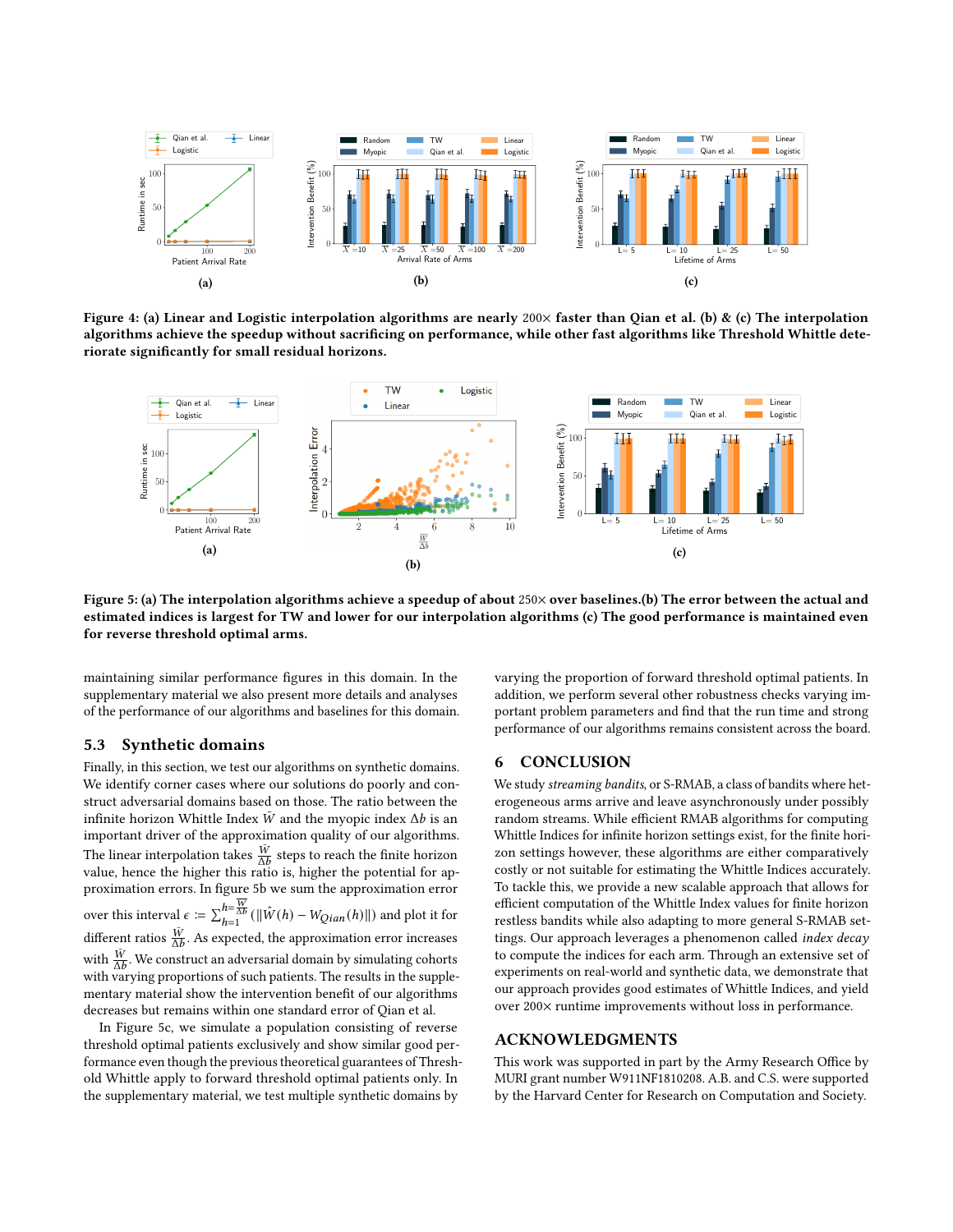#### **REFERENCES**

- <span id="page-8-6"></span>[1] N. Akbarzadeh and A. Mahajan. 2019. Restless bandits with controlled restarts: Indexability and computation of Whittle index. In 2019 IEEE Conference on Decision and Control. IEEE.
- <span id="page-8-7"></span>[2] Biswarup Bhattacharya. 2018. Restless bandits visiting villages: A preliminary study on distributing public health services. In Proceedings of the 1st ACM SIGCAS Conference on Computing and Sustainable Societies. 1–8.
- <span id="page-8-31"></span>[3] Arpita Biswas, Gaurav Aggarwal, Pradeep Varakantham, and Milind Tambe. 2021. Learn to Intervene: An Adaptive Learning Policy for Restless Bandits in Application to Preventive Healthcare. In Proceedings of the 30th International Joint Conference on Artificial Intelligence.
- <span id="page-8-25"></span>[4] Arpita Biswas, Shweta Jain, Debmalya Mandal, and Y Narahari. 2015. A truthful budget feasible multi-armed bandit mechanism for crowdsourcing time critical tasks. In Proceedings of the 2015 International Conference on Autonomous Agents and Multiagent Systems. 1101–1109.
- <span id="page-8-1"></span>[5] J Nell Brownstein, Farah M Chowdhury, Susan L Norris, Tanya Horsley, Leonard Jack Jr, Xuanping Zhang, and Dawn Satterfield. 2007. Effectiveness of community health workers in the care of people with hypertension. American journal of preventive medicine 32, 5 (2007), 435–447.
- <span id="page-8-2"></span>[6] Alicia H Chang, Andrea Polesky, and Gulshan Bhatia. 2013. House calls by community health workers and public health nurses to improve adherence to isoniazid monotherapy for latent tuberculosis infection: a retrospective study. BMC public health 13, 1 (2013), 894.
- <span id="page-8-12"></span>[7] K.D. Glazebrook, D. Ruiz-Hernandex, and C. Kirkbride. 2006. Some indexable families of restless bandit problems. Adv. Appl. Probab (2006), 643–672.
- <span id="page-8-22"></span>[8] Jeffrey Thomas Hawkins. 2003. A Langrangian decomposition approach to weakly coupled dynamic optimization problems and its applications. Ph.D. Dissertation. Massachusetts Institute of Technology.
- <span id="page-8-16"></span>[9] Y. Hsu. 2018. Age of information: Whittle index for scheduling stochastic arrivals. In 2018 IEEE International Symposium on Information Theory. IEEE.
- <span id="page-8-20"></span>[10] Weici Hu and Peter Frazier. 2017. An asymptotically optimal index policy for finite-horizon restless bandits. arXiv preprint arXiv:1707.00205 (2017).
- <span id="page-8-29"></span>[11] S. Jiang, Z. Song, O. Weinstein, and H. Zhang. 2020. Faster dynamic matrix inverse for faster lps. arXiv preprint arXiv:2004.07470 (2020).
- <span id="page-8-26"></span>[12] Varun Kanade, H Brendan McMahan, and Brent Bryan. 2009. Sleeping experts and bandits with stochastic action availability and adversarial rewards. In Artificial Intelligence and Statistics. PMLR, 272–279.
- <span id="page-8-30"></span>[13] J. A. Killian, B. Wilder, A. Sharma, V. Choudhary, B. Dilkina, and M. Tambe. 2019. Learning to Prescribe Interventions for Tuberculosis Patients using Digital Adherence Data. In KDD.
- <span id="page-8-27"></span>[14] Robert Kleinberg, Alexandru Niculescu-Mizil, and Yogeshwer Sharma. 2010. Regret bounds for sleeping experts and bandits. Machine learning 80, 2 (2010), 245–272.
- <span id="page-8-13"></span>[15] Jerome Le Ny, Munther Dahleh, and Eric Feron. 2008. Multi-UAV dynamic routing with partial observations using restless bandit allocation indices. In 2008 American Control Conference. IEEE, 4220–4225.
- <span id="page-8-21"></span>[16] Elliot Lee, Mariel S Lavieri, and Michael Volk. 2019. Optimal screening for hepatocellular carcinoma: A restless bandit model. Manufacturing & Service Operations Management 21, 1 (2019), 198–212.
- <span id="page-8-28"></span>[17] John DC Little. 1961. A proof for the queuing formula: L=  $\lambda$  W. Operations research 9, 3 (1961), 383–387.
- <span id="page-8-11"></span>[18] K. Liu and Q. Zhao. 2010. Indexability of restless bandit problems and optimality of Whittle index for dynamic multichannel access. IEEE Transactions on Information

Theory 56, 11 (2010), 5547–5567.

- <span id="page-8-17"></span>[19] K. Liu and Q. Zhao. 2010. Indexability of restless bandit problems and optimality of Whittle index for dynamic multichannel access. IEEE Transactions on Information Theory (2010), 5547–5567.
- <span id="page-8-4"></span>[20] Bernd Löwe, Jürgen Unützer, Christopher M Callahan, Anthony J Perkins, and Kurt Kroenke. 2004. Monitoring depression treatment outcomes with the patient health questionnaire-9. Medical care (2004), 1194–1201.
- <span id="page-8-8"></span>[21] Aditya Mate, Jackson A Killian, Haifeng Xu, Andrew Perrault, and Milind Tambe. 2020. Collapsing Bandits and Their Application to Public Health Interventions. In Advances in Neural and Information Processing Systems (NeurIPS).
- <span id="page-8-32"></span>[22] Aditya Mate, Lovish Madaan, Aparna Taneja, Neha Madhiwalla, Shresth Verma, Gargi Singh, Aparna Hegde, Pradeep Varakantham, and Milind Tambe. 2021. Field Study in Deploying Restless Multi-Armed Bandits: Assisting Non-Profits in Improving Maternal and Child Health. arXiv preprint arXiv:2109.08075 (2021).
- <span id="page-8-9"></span>[23] Aditya Mate, Andrew Perrault, and Milind Tambe. 2021. Risk-Aware Interventions in Public Health: Planning with Restless Multi-Armed Bandits. In International Conference on Autonomous Agents and Multiagent Systems.
- <span id="page-8-23"></span>[24] Nicolas Meuleau, Milos Hauskrecht, Kee-Eung Kim, Leonid Peshkin, Leslie Pack Kaelbling, Thomas L Dean, and Craig Boutilier. 1998. Solving very large weakly coupled Markov decision processes. In AAAI/IAAI. 165–172.
- <span id="page-8-5"></span>[25] Christopher Mundorf, Arti Shankar, Tracy Moran, Sherry Heller, Anna Hassan, Emily Harville, and Maureen Lichtveld. 2018. Reducing the risk of postpartum depression in a low-income community through a community health worker intervention. Maternal and child health journal 22, 4 (2018), 520–528.
- <span id="page-8-0"></span>[26] Patrick M Newman, Molly F Franke, Jafet Arrieta, Hector Carrasco, Patrick Elliott, Hugo Flores, Alexandra Friedman, Sophia Graham, Luis Martinez, Lindsay Palazuelos, et al. 2018. Community health workers improve disease control and medication adherence among patients with diabetes and/or hypertension in Chiapas, Mexico: an observational stepped-wedge study. BMJ Global Health (2018).
- <span id="page-8-19"></span>[27] José Nino-Mora. 2011. Computing a classic index for finite-horizon bandits. INFORMS Journal on Computing 23, 2 (2011), 254–267.
- <span id="page-8-15"></span>[28] Christos H Papadimitriou and John N Tsitsiklis. 1994. The complexity of optimal queueing network control. In Proceedings of IEEE 9th Annual Conference on Structure in Complexity Theory. IEEE, 318–322.
- <span id="page-8-10"></span>[29] Y. Qian, C. Zhang, B. Krishnamachari, and M. Tambe. 2016. Restless poachers: Handling exploration-exploitation tradeoffs in security domains. In AAMAS.
- <span id="page-8-3"></span>[30] Jane Rahedi Ong'ang'o, Christina Mwachari, Hillary Kipruto, and Simon Karanja. 2014. The effects on tuberculosis treatment adherence from utilising community health workers: a comparison of selected rural and urban settings in Kenya. PLoS One 9, 2 (2014), e88937.
- <span id="page-8-18"></span>[31] B. Sombabu, A. Mate, D. Manjunath, and S. Moharir. 2020. Whittle index for AoIaware scheduling. In IEEE International Conference on Communication Systems & Networks (COMSNETS). IEEE.
- <span id="page-8-33"></span>[32] Edward J Sondik. 1978. The optimal control of partially observable Markov processes over the infinite horizon: Discounted costs. Operations research 26, 2 (1978), 282–304.
- <span id="page-8-14"></span>[33] P. Whittle. 1988. Restless bandits: Activity allocation in a changing world. *J.* Appl. Probab. 25, A (1988), 287–298.
- <span id="page-8-24"></span>[34] Gabriel Zayas-Caban, Stefanus Jasin, and Guihua Wang. 2019. An asymptotically optimal heuristic for general nonstationary finite-horizon restless multi-armed, multi-action bandits. Advances in Applied Probability 51, 3 (2019), 745–772.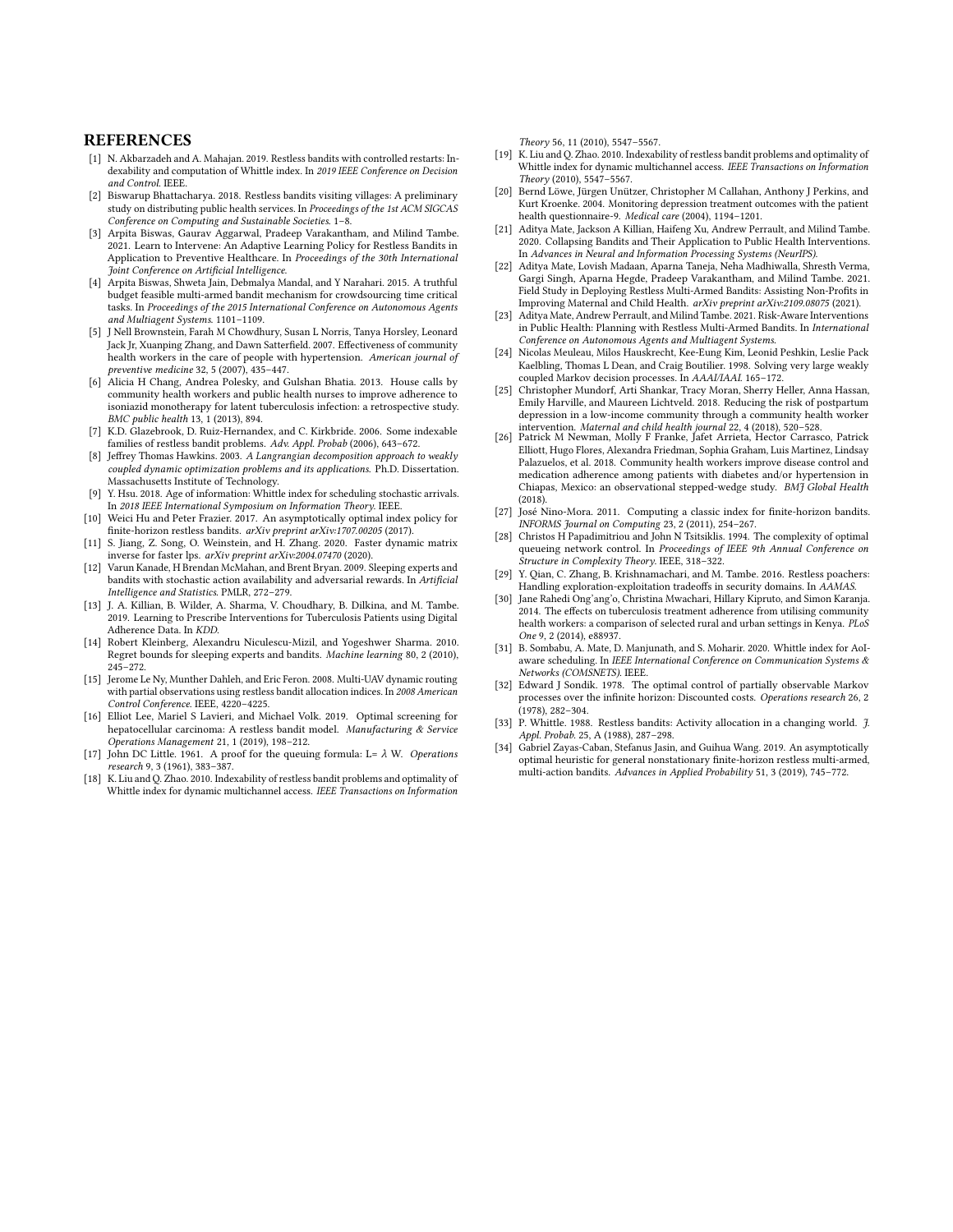# SUPPLEMENTARY MATERIAL FOR: "EFFICIENT ALGORITHMS FOR FINITE HORIZON AND STREAMING RESTLESSMULTI-ARMED BANDIT PROBLEMS", AAMAS 2022

#### 7 PROOFS

Theorem 1. The belief state transition model for a 2-state Streaming Bandit arm with deterministic arrival time  $T_1$  and departure time  $T_2$  can be reduced to a belief state model for a restless bandit arm with  $T_2 + (T_2 - T_1)^2$  states.

Let us consider that a streaming arm, that arrives (or, becomes available to the system) at time step  $T_1$  and exits (or, becomes unavailable) at time step  $T_2$ . For including their arrival and departure in the belief model, we construct a new belief model with each state represented by a tuple ⟨ behavior, time-step ⟩, where behavior takes a belief value in the interval  $(0, 1)$  or is set to  $U$  (unavailable).  $U$  can be set to any constant value. The transition probabilities are constructed as follows:

- The first  $T_1$  1 states represent the unavailability of the arm and have deterministic transitions, i.e., for an action  $a$ ,  $P^a_{\langle U,t-1 \rangle, \langle U,t \rangle} = 1$  for all  $t \in \{2, ..., T_1 - 1\}.$
- $\bullet$  At time  $T_1$  , the arm can either be in good state or bad state, so we create two states  $\langle 1, T_1 \rangle$  and  $\langle 0, T_1 \rangle$ . For each  $x \in \{0, 1\}$ ,  $P_{\langle U, T_1-1 \rangle, \langle X, T_1 \rangle}^a = p_X$  where  $p_X$  represents the probability that the arm starts at a good (1) or bad (0) state. Note that, in our experiments, we assume that the initial state of an arm is fixed to 0 or 1, that can be captured by using either  $p_x = 0$ or  $p_x = 1$ , respectively.
- For each time step  $t \in \{T_1 + 1, T_2 1\}$ , we create 2t states:  $\langle b_w(0), t \rangle, \ldots, \langle b_w(t - T_1), t \rangle$  for each action  $w \in \{0, 1\}$ . For any  $t', t'' \in \{0, 1, \ldots, t - T_1\}$ , the probability of transitioning from the state  $\langle b_w(t'), t-1 \rangle$  to the state  $\langle b_w(t''), t+1 \rangle$  is same as the probability of changing from belief value  $b_w(t')$ to  $b_w(t'')$  in one time step on taking action w.
- For time step  $t \geq T_2$ , we create one sink state  $\langle U, T_2 \rangle$ . This state represents that unavailability of the arm subsequent to time step  $T_2-1$ . For any  $t' \in \{0, 1, \ldots, T_2-T_1\}$ , the probability of transitioning from  $\langle b_w(t'),T_2 \rangle$  to  $\langle U,T_2 \rangle$  is 1.

Thus, the new belief network contains the following number of states:

$$
T_1 - 1 + 2(1 + \ldots + (T_2 - T_1)) + 1 \tag{12}
$$

$$
= T_1 + (T_2 - T_1)(T_2 - T_1 + 1) \tag{13}
$$

$$
= T_2 + (T_2 - T_1)^2 \tag{14}
$$

Thus,  $T_2 + (T_2 - T_1)^2$  states are required for converting a belief network representing 2-state streaming bandits problem to a classic RMAB problem. □

**Lemma 1.** If a forward (or reverse) threshold policy  $\pi$  is optimal for a subsidy m for the belief states MDP of the infinite horizon problem, then  $\pi$  is also optimal for the augmented belief state MDP.

PROOF. First, we define the value function for the modified belief states.

$$
V_m^p(\langle b, t \rangle) = \begin{cases} b + m + \beta V_m(\langle bP_{11}^p + (1 - b)P_{01}^p, t + 1 \rangle) & \text{if } b \neq U \\ b + m + V_m(\langle b', t + 1 \rangle) & \text{otherwise} \end{cases}
$$

$$
V_m^a(\langle b, t \rangle) = \left\{ \begin{array}{ll} b + \beta(V_m(\langle bP_{11}^a, t+1 \rangle) + (1-b)V_m(\langle P_{01}^a, t+1 \rangle)) \\ \text{if } b \neq U \\ b + V_m(\langle b', t+1 \rangle) \end{array} \right.
$$
 otherwise

where  $b'$  is the next belief state.

The minimum value of  $m_{IJ}$  that makes the passive action as valuable as active action at the states  $\langle U, t \rangle$  for  $T_1 \leq t < T_2$ , can be obtained by equating

$$
V_{m_U}^p(\langle U, t \rangle) = V_{m_U}^a(\langle U, t \rangle)
$$
 (15)

$$
\Rightarrow U + m_U + V_{m_U}(\langle b', t+1 \rangle) = U + V_{m_U}(\langle b', t+1 \rangle) \tag{16}
$$
  

$$
\Rightarrow m_U = 0. \tag{17}
$$

Assuming that there exists a forward (or reverse) threshold policy,  $m_U = 0$  implies that, even without any subsidy, passive action is as valuable as active action. To show that the passive action is optimal at the  $u$  states, we now show that the minimum subsidy at any other belief state is greater than 0. We show this by contradiction. Let us assume that the minimum subsidy  $m_h = 0$  for a belief state  $b \neq U$ . Then,

$$
V_{m_b}^p(\langle b, t \rangle) \geq V_{m_b}^a(\langle b, t \rangle)
$$
\n
$$
\Rightarrow \qquad b + m_b + \beta V_{m_b} (b P_{11}^p + (1 - b) P_{01}^p) \geq
$$
\n
$$
b + \beta (V_{m_B} (b P_{11}^a) + (1 - b) V_{m_b} (P_{01}^a))
$$
\n
$$
\Rightarrow \qquad V_{m_b} (b P_{11}^p + (1 - b) P_{01}^p) \geq
$$
\n
$$
V_{m_b} (b P_{11}^a) + (1 - b) V_{m_b} (P_{01}^a)
$$
\n
$$
\Rightarrow \qquad V_{m_b} (b P_{11}^p + (1 - b) P_{01}^p) >
$$
\n
$$
V_{m_b} (b P_{11}^p) + (1 - b) V_{m_b} (P_{01}^p)
$$

 $\therefore P_{x1}^a > P_x^b$  $\int_{x_1}^{p}$  and  $V_m(b)$  is non-decreasing (Corollary 1 in [\[21\]](#page-8-8)). The last inequality contradicts the fact that  $V_m(b)$  is a convex function of  $b$  [\[32\]](#page-8-33). Hence, the minimum subsidy required at any belief state  $b \neq U$  to make the passive action more valuable is strictly greater than  $0.$ 

Theorem 2. A Streaming Bandits instance is indexable when there exists an optimal policy, for each arm and every value of  $m \in \mathbb{R}$ , that is forward (or reverse) threshold optimal policy.

PROOF. Using Theorem 1 and Lemma 1, it is straightforward to see that an optimal threshold policy for infinite horizon problem can be translated to a threshold policy for Streaming bandits instance. Moreover, using the fact that the existence of threshold policies for each subsidy *m* and each arm  $i \in N$  is sufficient for indexability to hold (Theorem 1 of [\[21\]](#page-8-8)), we show that the Streaming bandit problem is also indexable.  $\Box$ 

THEOREM 3 (INDEX DECAY). Let  $V_{m,T}^p(b)$  and  $V_{m,T}^a(b)$  be the Tstep passive and active value functions for a belief state b with passive subsidy m. Let  $m<sub>T</sub>$  be the value of subsidy m, that satisfies the equation  $V_{m,T}^{p}(b) = V_{m,T}^{a}(b)$  (i.e.  $m_T$  is the Whittle Index for a horizon T).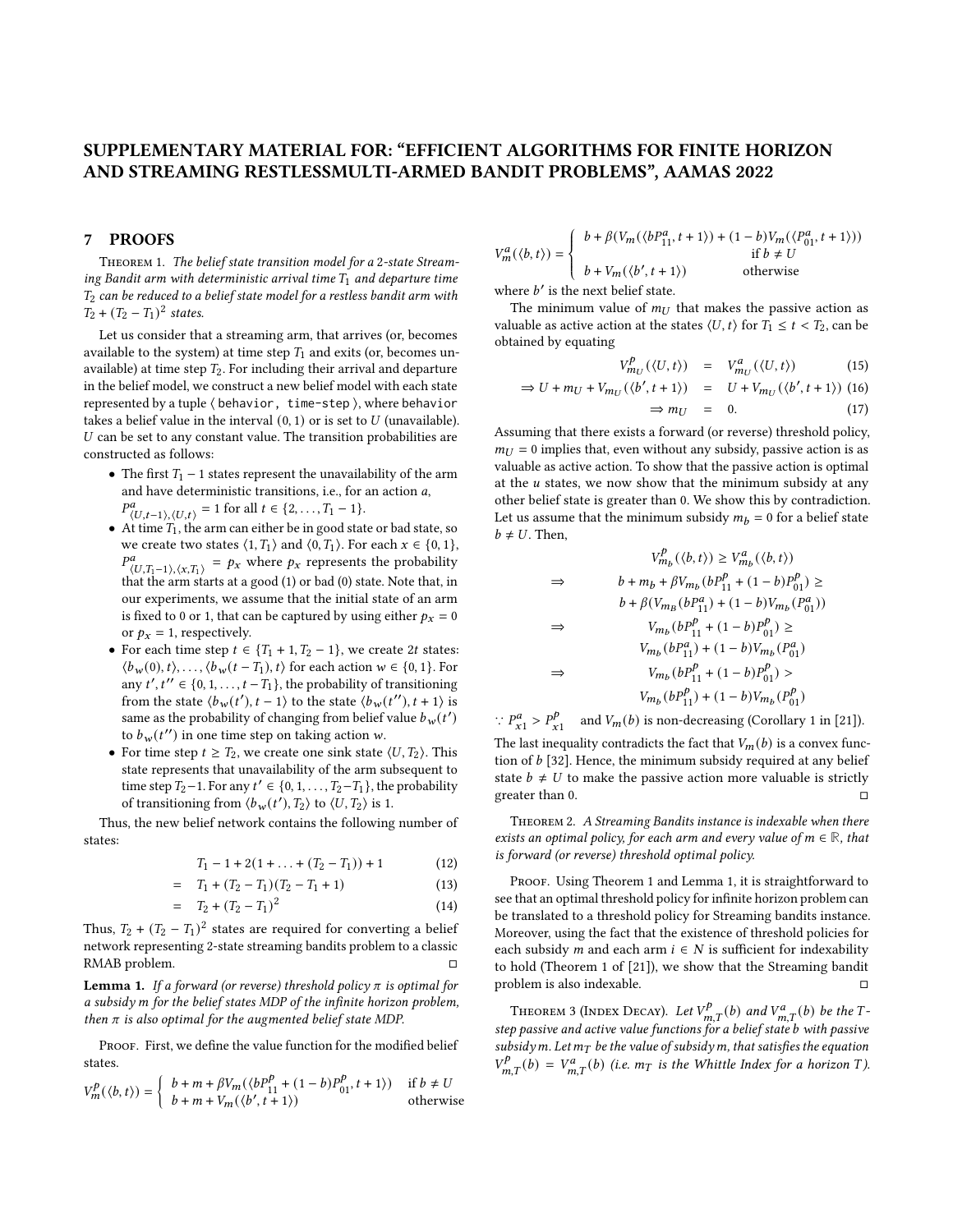

Figure 6: (a)Performance of our algorithm remains robust even when population is composed of a varying fraction of forward threshold optimal arms (b) Performance of our algorithm remains robust under varying levels of available resources



Figure 7: Non-recoverable patients are those that remain in the bad state with high probability, even after receiving an intervention. Performance of Threshold Whittle begins to dwindle when the fraction of non-recoverable patients in the cohort increases, but our interpolation algorithms remain robust.



Figure 8: Tests on the ARMMAN domain reveal that the large speedup is achieved while virtually maintaining the same good quality of performance

Assuming indexability holds, we show that the Whittle index decays for short horizons:  $\forall T > 1: m_T > m_1 > m_0 = 0$ .

PROOF. We provide our argument for a more general reward criterion than the total reward introduced in Section [3.](#page-1-0) Consider a discounted reward criterion with discount factor  $\beta \in [0, 1]$  (where  $\beta = 1$  corresponds to total reward).  $m_0$  is simply the m that satisfies:  $\stackrel{\prime}{V}^p$  $V_{m,0}^{p}(b) = V_{m,0}^{a}(b)$  i.e.,  $b + m = b$ , thus  $m_0 = 0$ . Similarly,  $m_1$  can be solved by equating  $V^p$  $V_{m_1,1}^p(b)$  and  $V_{m_1,1}^a(b)$  as follows:

$$
\implies b + m_1 + \beta \left( b P_{11}^p + (1 - b) P_{01}^p \right) = b + \beta \left( b (P_{11}^a) + (1 - b) (P_{01}^a) \right)
$$
  

$$
\implies m_1 = \beta \left( b (P_{11}^a - P_{11}^p) + (1 - b) (P_{01}^a - P_{01}^p) \right)
$$
(18)

Using the natural constraints  $P_{s1}^a > P_s^b$  $\int_{s_1}^{p}$  for  $s \in \{0, 1\}$ , we obtain  $m_1 > 0$ .

Now, to show  $m_T > m_1 \forall T > 1$ , we first show that  $V^a_{m_1,T}(b) >$  $V_{m_1,T}^p(b)$ . Combining this with the fact that  $V_m(.)$  is a linear function of *m* and by definition,  $m_T$  is a point that satisfies  $V_{m_T,T}^p(b) =$  $V_{m,T}^{p}(b)$ , we use Fact [1](#page-3-3) and set  $f = V_{m,T}^{p}(b)$ ,  $g = V_{m,T}^{a}(b)$ ,  $x_1 = m_1$ and  $x_2 = m_T$  to obtain  $m_1 < m_T$ , and the claim follows. For completeness, we now show that  $V_{m_1,T}^a(b) > V_{m_1,T}^b(b)$ .

Starting from an initial belief state  $b_0$ , let  $\rho^p(b_0, t)$  be the expected belief for the arm at time  $t$ , if the passive action was chosen at  $t = 0$  and the optimal policy,  $\pi^{p}(t)$  was adopted for  $0 < t < T$ . Similarly let  $\rho^a(b_0, t)$  be the expected belief at time t, if the active action was chosen at  $t = 0$  and the same policy,  $\pi^p(t)$  (which may not be optimal now) was adopted for  $0 < t < T$ . Then,